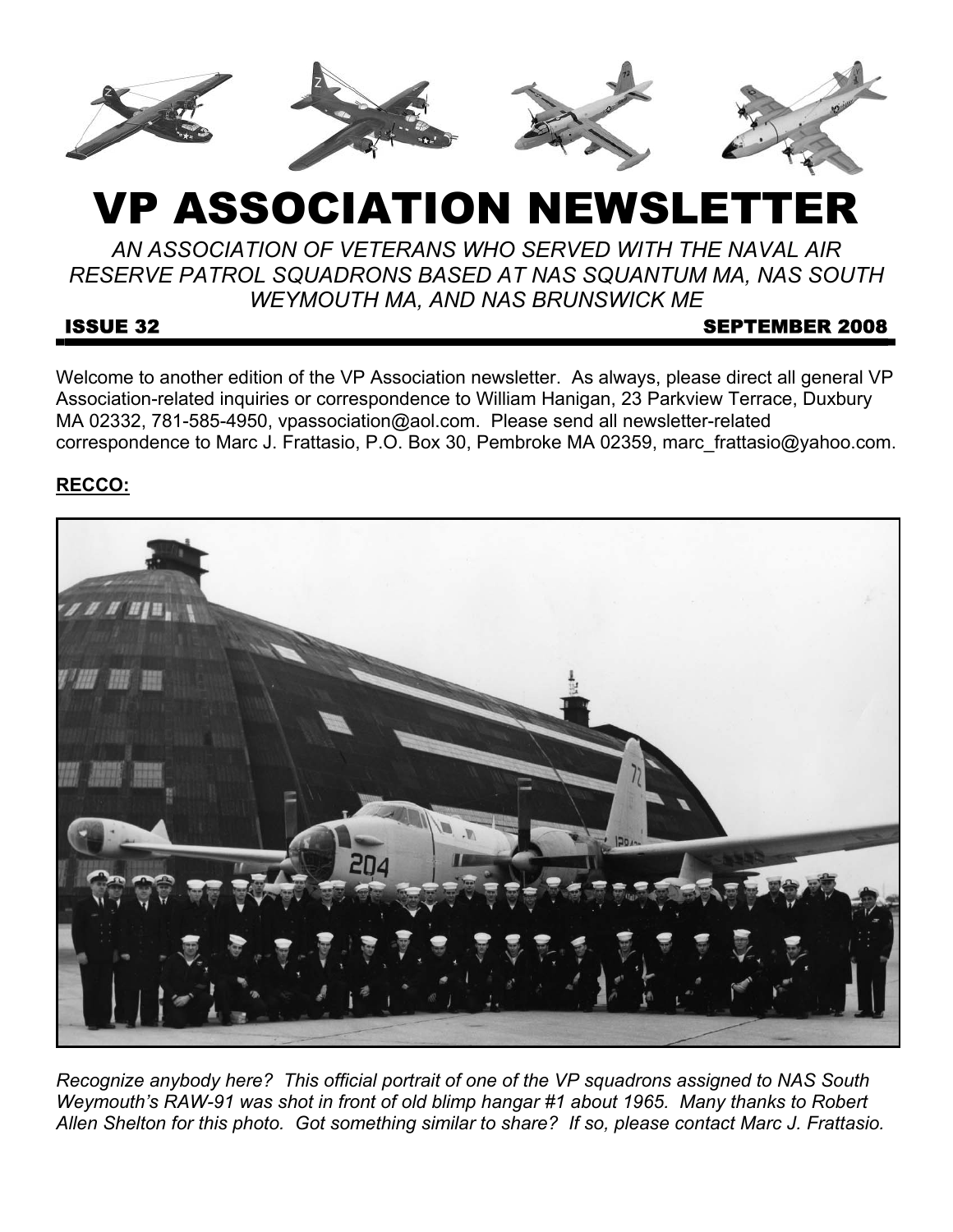# **FINAL FLIGHTS:**

It is our sad duty to report the recent death of Robert Sexias of 11 Adams Drive, Randolph MA 02368. Robert was a fighter pilot who flew F6F-5N Hellcats in WW2 and F9F-2 Panthers in Korea. He was affiliated with various reserve units at NAS Squantum and NAS South Weymouth including FASRON-911 and was commanding officer of the Association of Naval Aviation Patriot Squadron.

# **ILL SHIPMATES IN NEED OF CHEERING UP:**

Verian Beebe (VP-10/VP-92) is recovering from a heart condition at 31 Cumberland Street, Brunswick ME 04011. Andre "Casey" Castellano (VP-92) of 5800 Sweetgum Street, St. Cloud FL 34772 recently broke his hip in an automobile accident. His wife was injured too. Matt Sharpe (VP-92) of 20 Eggemoggin Road, Harpswell ME 04079 is recovering from a recent surgical procedure. Al Warnick (VP-10) of 1710 Narrows Hill Road, Upper Black Eddy PA 18972 is presently undergoing cancer treatments. All would appreciate cards and letters from their old Navy friends.

# **LAST CALL FOR THE ANNUAL REUNION:**

This is your final opportunity to sign up for the VP Association's annual reunion banquet, which will be held at the Officer's Club at Hanscom AFB in Bedford, MA on Saturday September 20, 2008 from 1200 to 1700. **All banquet reservations are required in advance and we must receive them before September 10 to inform the caterer.** Please, if you want to go to the annual reunion you must send your reservation immediately. Time is running out. A reservation form is on the last page.

Hanscom AFB requires a military ID, active or retired, to be presented to the gate guards for entry under normal circumstances. If you do not have a military ID be sure to indicate this on the banquet reservation order form so your name can be added to the base's security access list for the reunion. All persons without a military ID will have to enter the base at the civilian gate, not the Hartwell gate. If you have any questions about this contact Bill Hanigan at 781-585-4950 or vpassociation@aol.com.

Anyone who wants to stay overnight should contact Hanscom AFB directly at 1-888-235-6343 for information regarding accommodations on base or in the local area. Note, a military ID is required to get a room in the BOQ. Guests, military or civilian, are also welcome to attend the reunion. As in prior years tables will be available in a room adjacent to the banquet hall for displays of any memorabilia that you may wish to bring. If you have photos, cruise books, patches, caps, NATOPS manuals, or any other interesting memorabilia that you'd like to show off please bring it with you.

# **VP-92 POLO SHIRTS**

We intend to have custom-decorated polo shirts for sale at the annual reunion as described below:



The polo shirts, which will most likely be light gray, will feature VP-92's "Minuteman" insignia embroidered in red, white, blue, and black as shown here. The price is expected to be about \$30. It would useful to know how many reunion attendees will buy shirts. If you are interested, please contact William Hanigan at 781-585-4950 or vpassociation@aol.com **immediately** and tell him how many shirts you would like and in what sizes (S, M, L, XL, XXL). Time is critical since we need to place an order ASAP to ensure delivery before September 20. If you want a shirt, please contact Bill now. All proceeds from the sale of the shirts will go to the Admin Fund.

# **ADMIN FUND DONATIONS:**

As you know, the VP Association has no dues but voluntary contributions are always welcome to help defray the cost of printing and mailing newsletters to shipmates who do not have e-mail. We'd like to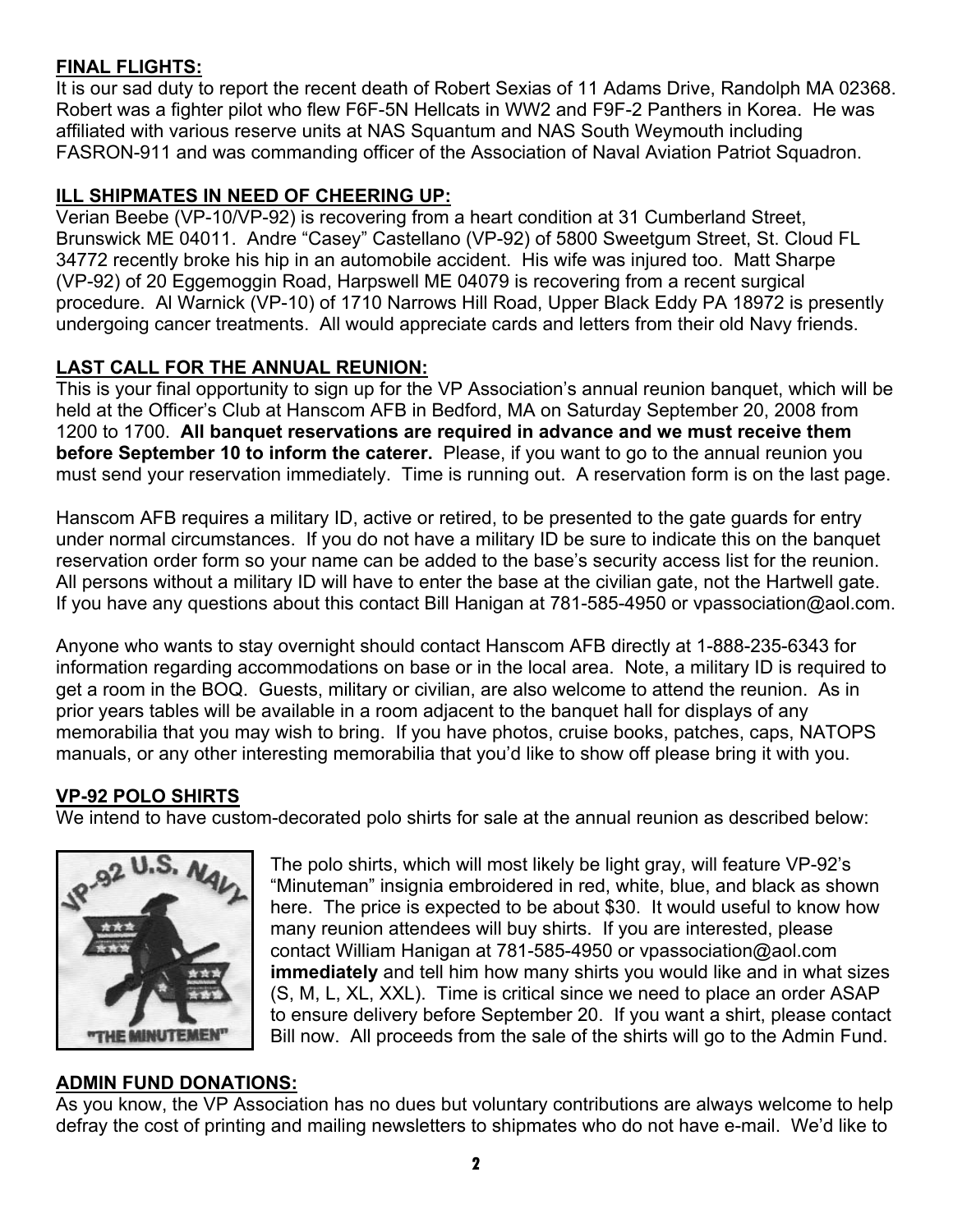thank VP-92 alumni Tom Carroll, Charles Daley, Brian Devaney, George Griffin, Bill Hanigan, Paul Harriman, Bob Jones (a VERY BIG "THANK YOU"), Art Ricca, Fred Squires, Francis (Tom) Wall, George Neagle (VP-911), and Lee Sleger (VP-913) for their recent contributions to the admin fund.

#### **SPECIAL ADMIN FUND FUND-RAISER:**

Did you know that NAS Squantum and NAS South Weymouth commissioned official souvenir base history books just before they were closed? Well, read on…

*Does either of these books look familiar to you? If not, then this is your lucky day. At the immediate right is the front cover of "Squantum Weekend Warriors" while at the far right is the front cover of "The Defender's History: A Historical Account of Naval Air Station South Weymouth, Mass." Both books have been long out-of-print and hard-to-find until now.*



In 1952 NAS Squantum commissioned a 72-page book called "Squantum Weekend Warriors" in conjunction with the base's Armed Forces Day open house and air show. This book was later serialized and ran in a number of Boston-area newspapers. In 1996 NAS South Weymouth commissioned a 90-page book called "The Defender's History: A Historical Account of Naval Air Station South Weymouth, Mass." in conjunction with the base closure. Both books are large format  $(8 \frac{1}{2}$  by 11 inch) softcovers that are profusely illustrated with literally hundreds of rare photographs.

Both books were originally produced in very limited numbers. They were not widely distributed and have been extremely difficult to find...until now. The VP Association has made arrangements via on-demand printer Lulu Press to reproduce both books in an effort to raise money for the Admin Fund. All proceeds from the sale of these books will go to help defray the cost of printing and mailing newsletters to those shipmates who do not have e-mail service.

These books can be purchased over the Internet using your credit card for only \$12.00 each plus shipping. To order go to http://www.lulu.com and do separate keyword searches for "NAS Squantum" and "NAS South Weymouth". Don't miss this unprecedented opportunity to add two extremely rare books to your personal Navy library and, of course, help support the VP Association in the process.

### **LOST CONTACT:**

Please let Bill Hanigan know whenever your street or e-mail address changes. We need valid contact information for former VP-92 personnel Ryan Armstrong, Phil Baker, Benny Benitez, Scott Budig, Barry Crawford, Mike Donnelly, Tom Doughty, Scott Eckberg, Albert Fagan, John Fitzgerald, James Hayes, Theodore Mysuik, Russ Tupper, and Dell Wilbur as well as Jeff Traenkle of VP-10.

### **RECENT CHANGES OF ADDRESS:**

| Joe McCann (VP-92) | Paul Harriman (VP-92)        |
|--------------------|------------------------------|
| 241 Oldham Street  | 389 Barnes Road, PO Box 1257 |
| Pembroke, MA 02359 | Vineyard Haven, MA 02568     |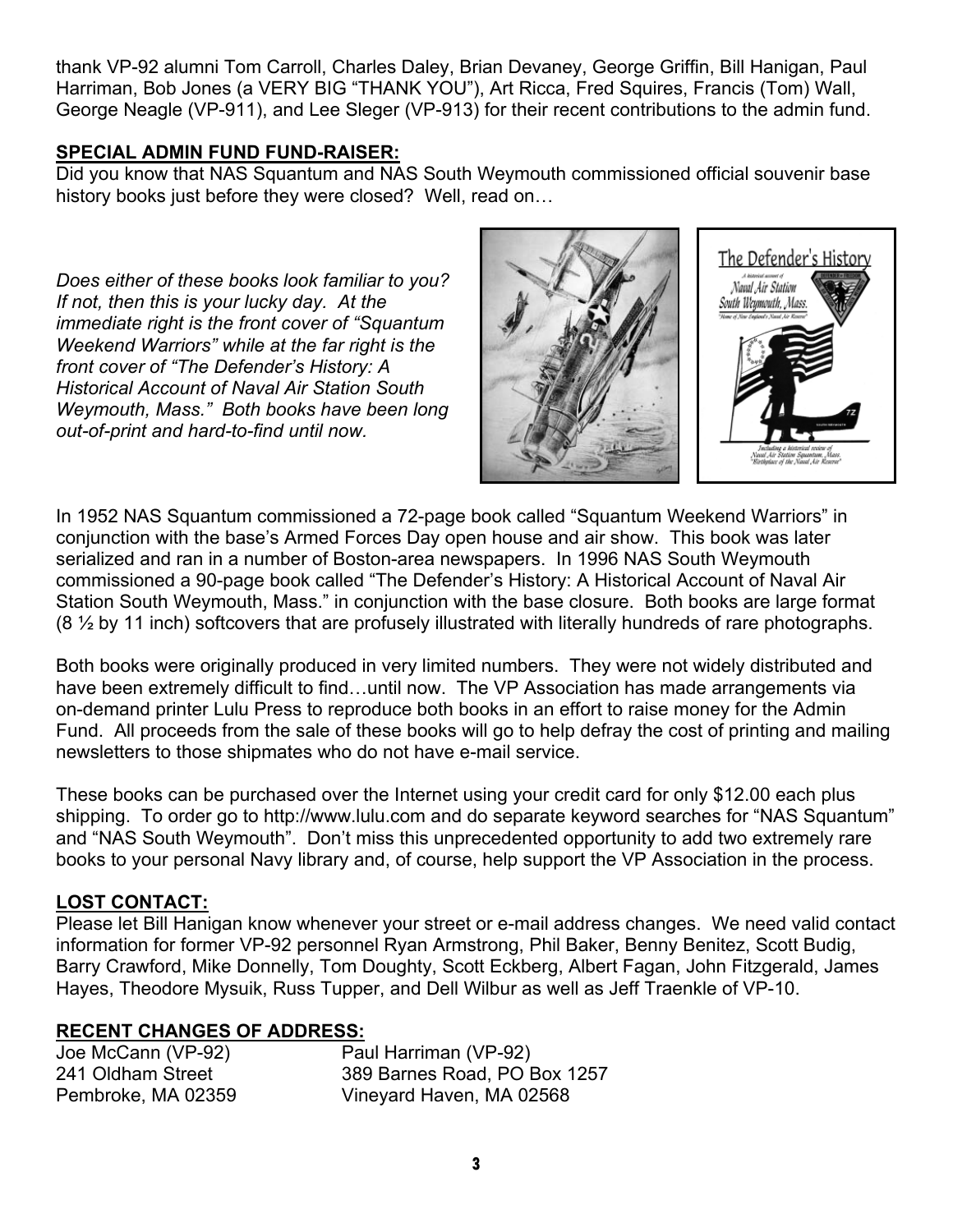Please note new e-mail addresses for Jamie Curtis (VP-92) at bluep3fe@yahoo.com, David Flanagan (VP-92) at david,flanagan@biw.com, Larry Mesbergen (VPB-92) at larry@annasworld.com, Ray Ofenbeck (VPB-92) at rofenbeck@wi.rr.com, Steve Winter (VP-92) at libertynh@verizon.net, and Andrew Snowdon (VP-92) at andy.snowdon@navy.mil as well as a new zip code for Gene Buckley (VP-92) at 03229.

#### **NEW MEMBERS:**

Ernest Gozdur (VP-92) 76 Paine Street Worcester, MA 01605

Peter Huke (VP-92) 70 Stonewall Drive Stafford, VA 22556 321-446-7764 pwhuke@yahoo.com

Bill Pollock (VP-92) 333 Wheeler Road East Montpelier, VT 05651 802-272-8380 bdpollock@comcast.net

## **AMY YOUNGER AT OCS:**

Officer Candidate Amy Younger, formerly a PS1 with VP-92, wants her former squadronmates to know that she successfully completed STA-21 training at Newport, RI during late July and will begin attending ROTC at Old Dominion University this fall. You can contact Amy at amy.younger@nav.mil.

### **HELP WANTED:**

John Yaney, a civilian member of the VP Association who was heavily involved in the effort to save NAS South Weymouth from being closed by the BRAC Commission, is working on a book about the Naval Air Development Unit, known as "NADU", which many old-timers will remember sharing blimp hanger #1 at NAS South Weymouth with the Naval Air Reserve. John is looking for photographs of NADU aircraft, personnel, and events as well as any personal remembrances of the NADU and its activities. John can use anything NADU-related but is especially interested in any photos of NADU's R4D Skytrain (Douglas DC-3), JD (Douglas Invader), and F9F Cougar. John will scan and quickly return anything you may choose to loan him. If you can help John Yaney or know anybody who can help contact him directly at 81 West Street, Whitman MA 02382, 781-447-2395, jyaney@fsting.com.

### **AIR SHOW AT NAS BRUNSWICK:**

The annual NAS Brunswick air show will be held on Saturday September 6 and Sunday September 7 2008. On both days the gate will open to the public at 8 AM, the air show will begin at 9 AM, the gate will be closed to vehicle traffic at 1 PM (or earlier if base parking capacity is met), and the air show will end at 4 PM. The Navy's Blue Angels will perform on both days, weather permitting, and rumor has it that this may be the last air show before the base is shut down. Don't forget, this may be THE VERY LAST TIME anyone will be able to see the Blue Angels at a Navy installation in New England!

#### **RECOMMENDED READING:**

The American Aviation Historical Society published a terrific article on the history of Naval Air Station South Weymouth in their quarterly magazine, AAHS Journal Volume 33 Number 4, during the winter of 1988. The eight-page article features 32 photographs of South Weymouth-based aircraft, including (but not limited to) P4Y Privateers, P-2 Neptunes, and P-3 Orions. The good news is that this particular issue of the AAHS Journal, although it was produced twenty years ago, is still available in quantity from the AAHS's official magazine distributor, APT Collectibles. To order a copy of this special South Weymouth-related issue send \$6.00 plus \$1.80 per copy for shipping and handling to APT Collectibles, PO Box 788, Bonsall CA 92003-0788. Alternatively, you can order copies on-line using your credit card at http/www.aptcollectibles.com.

#### **NEWS OF INTEREST:**

Have you heard the news that every enlisted person in the Navy who flies is going to be forced to change rate to AW? It's true. The AW rating will be renamed "Naval Aircrewman" but will retain the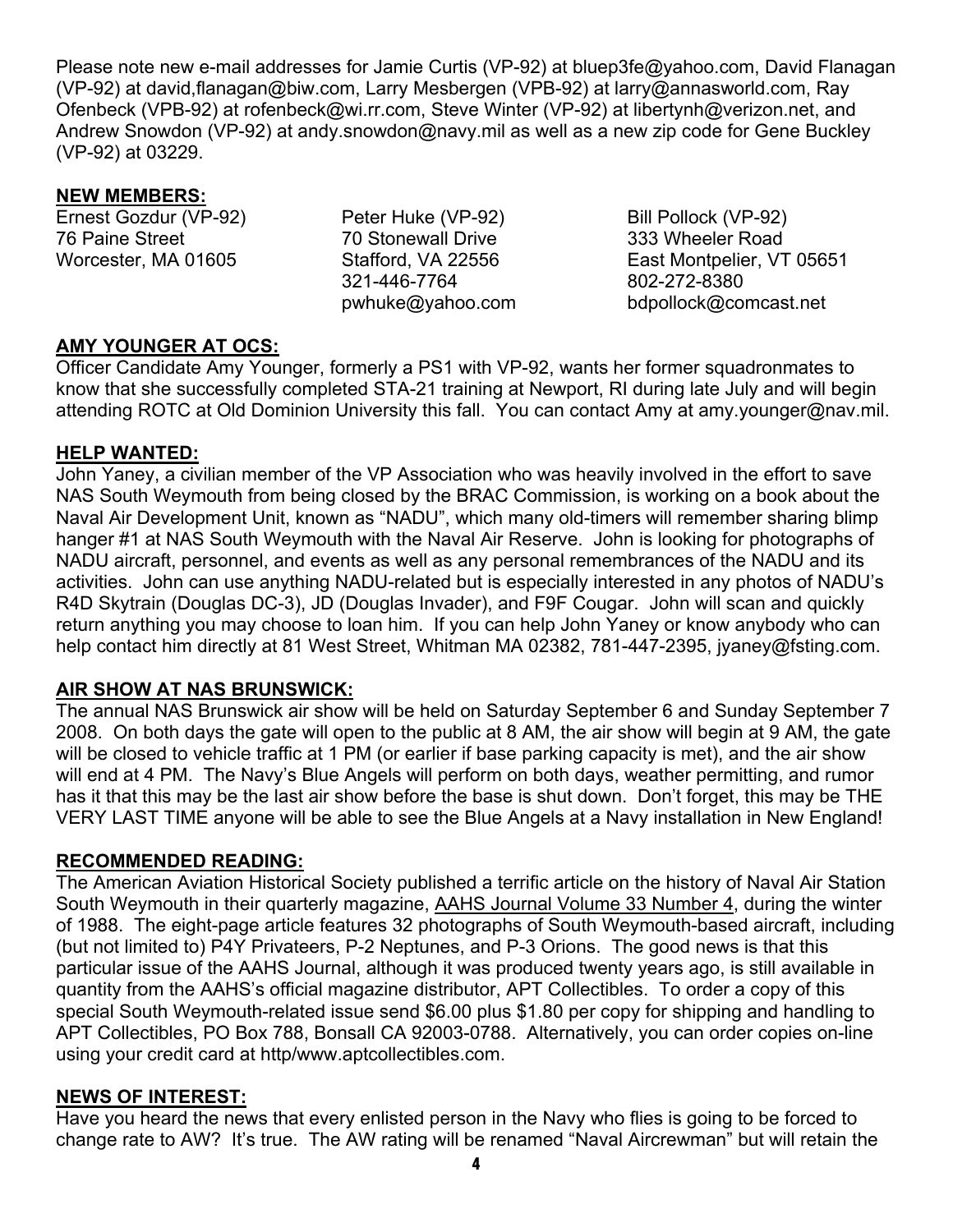"AW" abbreviation (at least for the near term) since "AC" is already taken by the Navy's air traffic controllers. All E-6s through E-9s will convert to AW on October 1. All E-5s and below will convert on April 1, 2009, completing the process. The plan is to subdivide the "new" AW rate into five specialties, AWR, AWS (both are helicopter crewmen), AWO (P-3 sensor operators), AWF (flight engineers, crew chiefs, load masters, etc.), AWV (in-flight technicians, in-flight communicators, EP-3 EWOs, etc.). Rumor has it that Naval Aircrew wings will be replaced by warfare qualification pins, five different styles one for each specialty, similar in concept to the air warfare specialist "lead wings".

The Defense Finance and Accounting Service is reviewing all military retiree accounts affected by the new "Paid-Up SBP Law". Under this law, retirees who are at least 70 years old and who have paid at least 360 months of premiums on October 1, 2008 will have their monthly premiums terminated. This change will be reflected in the November 2008 pay statements. If a retiree does not meet the eligibility criteria on October 1 the premium will op when the retiree has met both criteria – reach the age of 70 and paid SBP premiums for 360 months. Eligible retirees will be notified by the Defense Finance and Accounting Service via mail regarding the status of their account and premiums.

The new "Post 9/11 GI Bill" will soon be heading for the President's desk. This new benefit will give service members and veterans who have served on active-duty since September 11, 2001 an education benefits package worth up to around \$3,000/month. The same legislation includes a change to the current Montgomery GI Bill that will increase the monthly payment to \$1,321/month for a total benefit of more than \$47,000. The new law also allows service members to transfer benefits to dependents. For more information go to http://www.military.com/new-gi-bill/?ESRC=gibill\_alert.se.

### **SQUADRON GRAPHICS VP-92 P-3C PRINT:**

In preparation for its decommissioning ceremony last October, VP-92 made arrangements with a company called Squadron Graphics to create a full-color limited-edition artwork print of the very last aircraft assigned to the squadron, P-3C Orion "Lima Yankee 127", Bureau Number 161127. The print includes VP-92's commissioning and decommissioning dates, a brief historical narrative about the squadron, images of the squadron's original guillotine and later Minuteman insignia, as well as naval aviator, NFO, and aircrew wings. It's really a beautiful piece, which can be purchased separately or with a wide variety of matting and framing choices available at various prices. You can view and purchase the print on-line at http//www.squadrongraphics.com/p-1326-p-3-orion.aspx. All VP-92 alumni should visit the company's web site and give serious consideration to purchasing a copy. Your newsletter editor has one hanging in his home office. It brings back many happy memories.

*The small grayscale image reproduced at right does not even come close to showing the beauty, color, and detail of this special limited-edition print. As indicated in the narrative above, the "LY 127" print is available with a wide variety of matting and framing choices at various price points. The basic print itself, without a mat or a frame, is available directly from Squadron Graphics for just \$26 plus a modest shipping fee.* 



#### **ON THE INTERNET:**

The Naval Historical Center located in the Washington Navy Yard in Washington D.C. has been making an ever-increasing amount of aviation-related material available to the public via their web